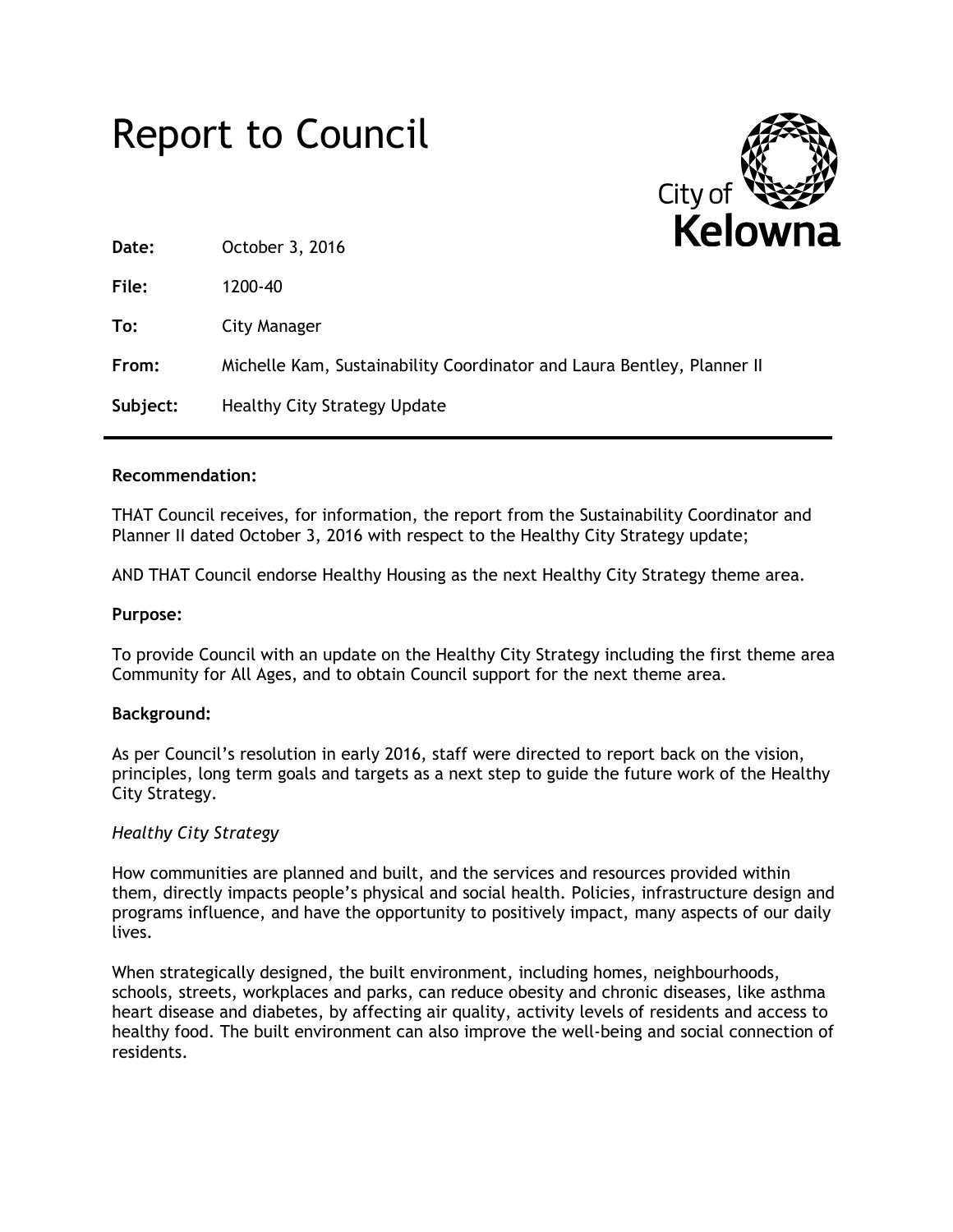The Healthy City Strategy is a long-term, integrative plan that focuses on healthy places and spaces, community health, and quality of life for all Kelowna residents. The City of Kelowna and Interior Health have partnered in a Healthy City Strategy Steering Committee with an overall vision of: "W*orking together to create built environments in which people and places thrive*".

Five guiding principles are being used to guide the development of the Healthy City Strategy:

- 1. Prioritize the built environment
- 2. Integrate health in policies
- 3. Maximize partnerships for impact
- 4. Engage broadly and communicate simply
- 5. Lead and catalyse innovation

The Healthy City Strategy Steering Committee is working on long-term goals and targets and will report to Council when appropriate.

In order to guide the partnership development between the City of Kelowna and Interior Health, a Healthy Communities Capacity Building grant was applied for and received. This grant included a two-day PlanH Applied Learning Workshop, held on September 8 and 9. PlanH, implemented by BC Healthy Communities Society, facilitates local government learning, partnership development and planning for healthier communities. Working together with health authorities, UBCM and the Ministry of Health, PlanH supports Healthy Families BC, the Province's health promotion strategy.

## *Community for All Ages*

In 2016, the Strategy has focused on the first of six themes areas: Community for All Ages. This theme area has a vision of "creating a city that is healthy, safe, active and inclusive for seniors, children and those with diverse abilities".

As part of the Community for All Ages project, community consultation took place in May and June. Five demographic groups were targeted for this engagement: seniors, caregivers of seniors, people with diverse abilities, caregivers of those with diverse abilities and parents or caregivers of children under 12. The consultation included a public survey, four community conversation events and one stakeholder event. Through the community events and online engagement, 420 survey responses were completed which are being summarized for the final Community for All Ages Action Plan.

Policy & Planning staff is currently reviewing the report from the project's consultant, Barefoot Planning, regarding draft recommendations. Meetings have been held with City staff as well as external stakeholders to refine the recommendations, to determine which actions can be implemented, and to identify the resources required.

The next steps for the project include a draft Community for All Ages Action Plan, additional stakeholder and public engagement the week of October 24 and a final plan for Council consideration and endorsement by mid-December.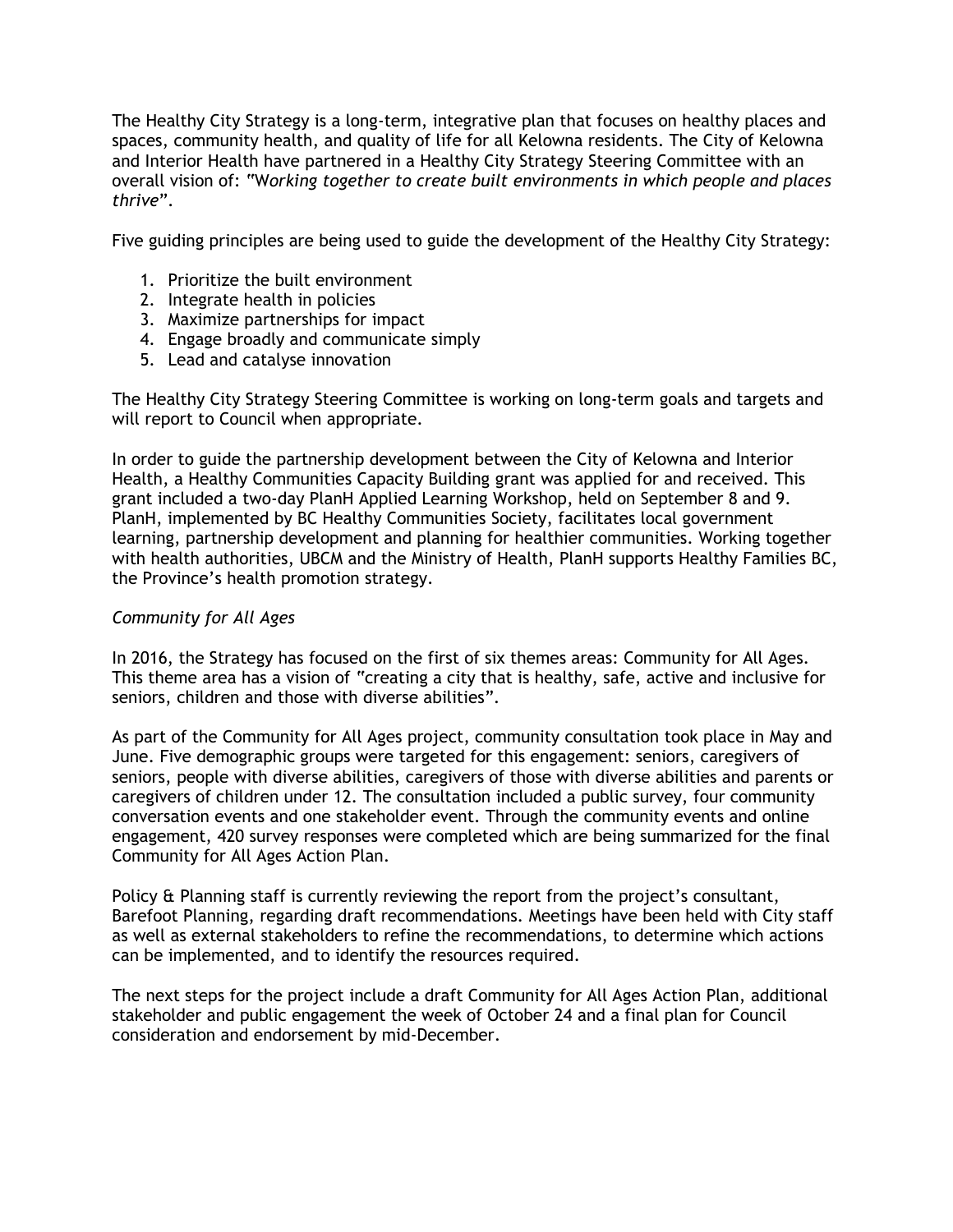## *Healthy Housing*

The Healthy City Strategy Steering Committee has reviewed the remaining theme areas:

- Healthy Housing;
- Healthy Transportation Networks;
- Healthy Neighbourhood Design;
- Healthy Natural Environment; and
- Healthy Food Systems.

Recognizing the increasing constraints and demand for affordable, secure and suitable housing options in Kelowna, staff and the Steering Committee support housing as the next theme area for the Healthy City Strategy.

The goal of the Healthy Housing Strategy will be to identify and to prioritize housing needs, and to determine the most appropriate and effective strategies to address those needs. Focus areas may include affordability and supply, the rental housing market, and changing demographics. The outcome will be a Healthy Housing Strategy that will build on the existing Housing Strategy and the Community for All Ages Plan, and become part of the Healthy City Strategy.

Input from not-for-profit organizations, housing providers, the development industry, senior government agencies and coordination with the City's Social Development Manager will be critical to delivering a meaningful and successful outcome. Staff will prepare an engagement strategy, informed by the Council endorsed Public Engagement Guiding Principles, Engage Policy and IAP2 framework. The Healthy City Strategy Steering Committee will continue to provide project oversight to ensure continuity between theme areas and the overall vision.

## **Internal Circulation:**

Divisional Director, Community Planning & Real Estate Divisional Director, Active Living & Culture Department Manager, Infrastructure Delivery Department Manager, Integrated Transportation Communications Advisor, Communications

## **Considerations not applicable to this report:**

Legal/Statutory Authority: Legal/Statutory Procedural Requirements: Existing Policy: Financial/Budgetary Considerations: Personnel Implications: Communications Comments: External Agency/Public Comments: Alternate Recommendation: